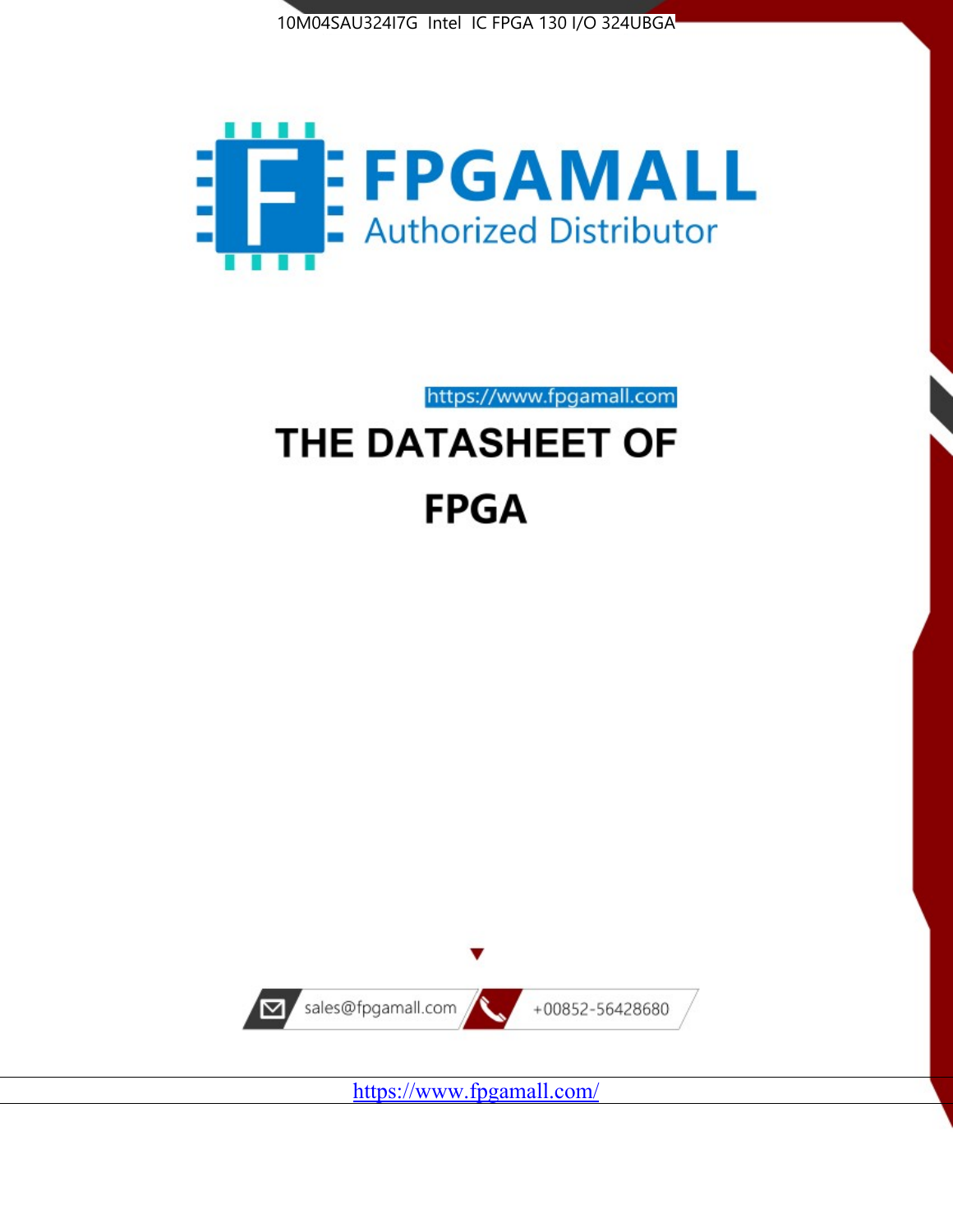10M04SAU324I7G Intel IC FPGA 130 I/O 324UBGA



# **Intel® MAX® 10 FPGA Device Overview**



**M10-OVERVIEW | 2017.12.15** Latest document on the web: **[PDF](https://www.altera.com/en_US/pdfs/literature/hb/max-10/m10_overview.pdf)** | **[HTML](https://www.altera.com/documentation/myt1396938463674.html)**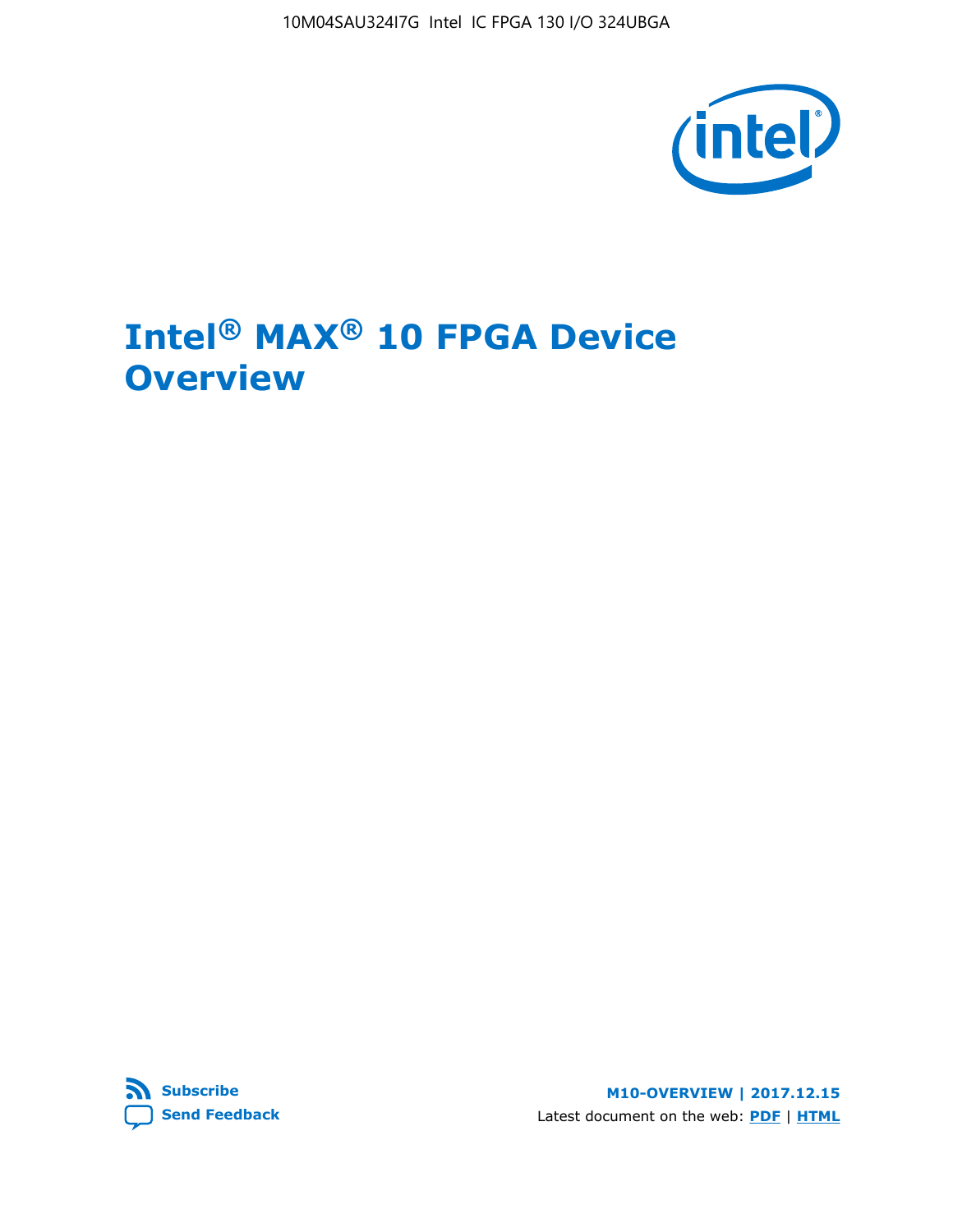

## **Contents**

| Intel® MAX® 10 FPGA Device Overview……………………………………………………………………………3  |  |
|--------------------------------------------------------------------|--|
|                                                                    |  |
|                                                                    |  |
|                                                                    |  |
|                                                                    |  |
|                                                                    |  |
|                                                                    |  |
|                                                                    |  |
|                                                                    |  |
|                                                                    |  |
|                                                                    |  |
|                                                                    |  |
|                                                                    |  |
|                                                                    |  |
|                                                                    |  |
|                                                                    |  |
|                                                                    |  |
|                                                                    |  |
|                                                                    |  |
|                                                                    |  |
| Document Revision History for Intel MAX 10 FPGA Device Overview 13 |  |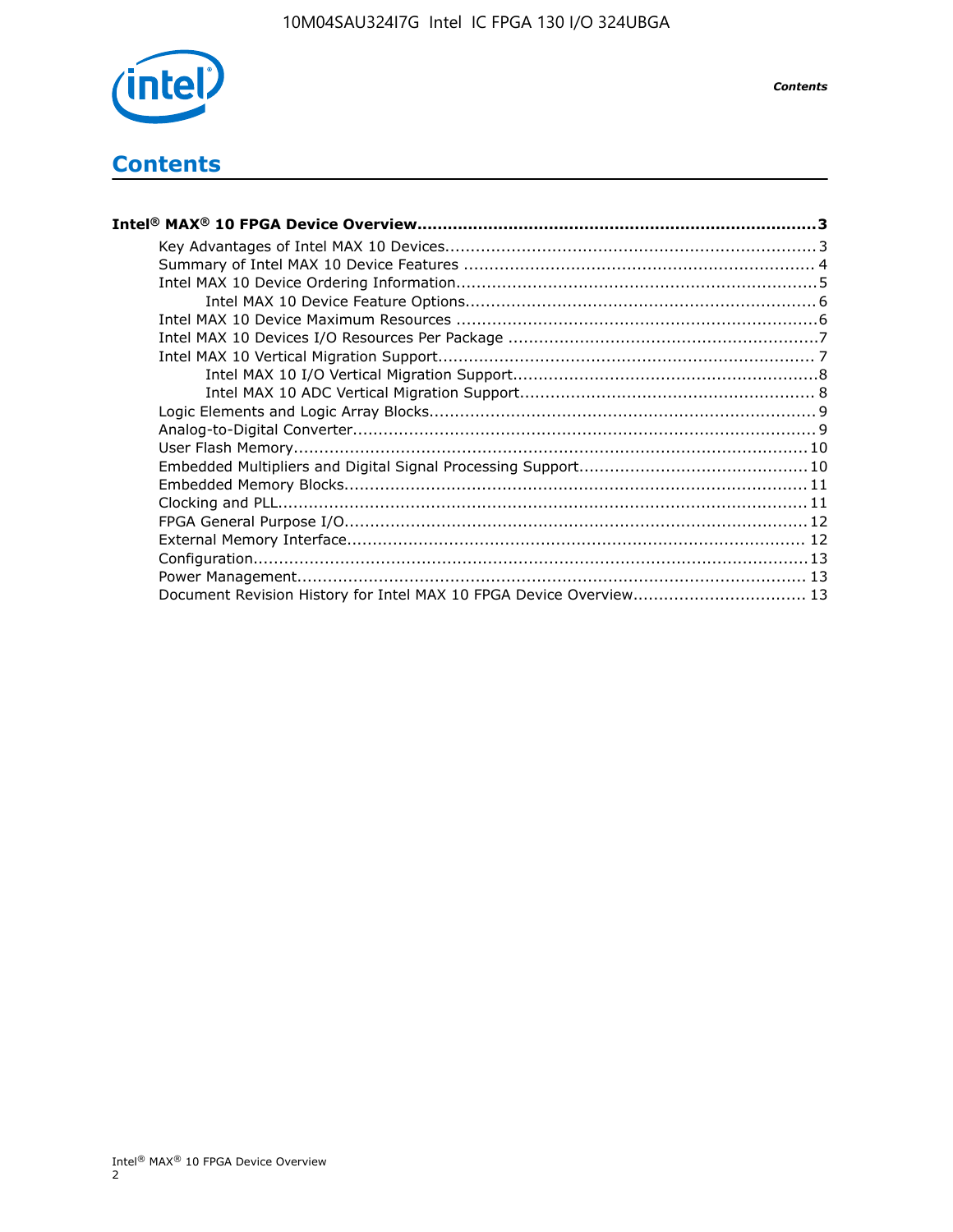

# **Intel® MAX® 10 FPGA Device Overview**

Intel® MAX® 10 devices are single-chip, non-volatile low-cost programmable logic devices (PLDs) to integrate the optimal set of system components.

The highlights of the Intel MAX 10 devices include:

- Internally stored dual configuration flash
- User flash memory
- Instant on support
- Integrated analog-to-digital converters (ADCs)
- Single-chip Nios II soft core processor support

Intel MAX 10 devices are the ideal solution for system management, I/O expansion, communication control planes, industrial, automotive, and consumer applications.

#### **Related Links**

[Intel MAX 10 FPGA Device Datasheet](https://www.altera.com/documentation/mcn1397700832153.html#mcn1397643748870)

### **Key Advantages of Intel MAX 10 Devices**

### **Table 1. Key Advantages of Intel MAX 10 Devices**

| <b>Advantage</b>               | <b>Supporting Feature</b>                                                                                                                                                                                  |  |  |  |
|--------------------------------|------------------------------------------------------------------------------------------------------------------------------------------------------------------------------------------------------------|--|--|--|
| Simple and fast configuration  | Secure on-die flash memory enables device configuration in less than 10 ms                                                                                                                                 |  |  |  |
| Flexibility and integration    | Single device integrating PLD logic, RAM, flash memory, digital signal<br>processing (DSP), ADC, phase-locked loop (PLL), and I/Os<br>Small packages available from 3 mm $\times$ 3 mm                     |  |  |  |
| Low power                      | Sleep mode—significant standby power reduction and resumption in less than<br>$1 \text{ ms}$<br>Longer battery life—resumption from full power-off in less than 10 ms                                      |  |  |  |
| 20-year-estimated life cycle   | Built on TSMC's 55 nm embedded flash process technology                                                                                                                                                    |  |  |  |
| High productivity design tools | Intel Quartus <sup>®</sup> Prime Lite edition (no cost license)<br>Platform Designer (Standard) system integration tool<br>DSP Builder for Intel FPGAs<br>Nios <sup>®</sup> II Embedded Design Suite (EDS) |  |  |  |

Intel Corporation. All rights reserved. Intel, the Intel logo, Altera, Arria, Cyclone, Enpirion, MAX, Nios, Quartus and Stratix words and logos are trademarks of Intel Corporation or its subsidiaries in the U.S. and/or other countries. Intel warrants performance of its FPGA and semiconductor products to current specifications in accordance with Intel's standard warranty, but reserves the right to make changes to any products and services at any time without notice. Intel assumes no responsibility or liability arising out of the application or use of any information, product, or service described herein except as expressly agreed to in writing by Intel. Intel customers are advised to obtain the latest version of device specifications before relying on any published information and before placing orders for products or services. \*Other names and brands may be claimed as the property of others.

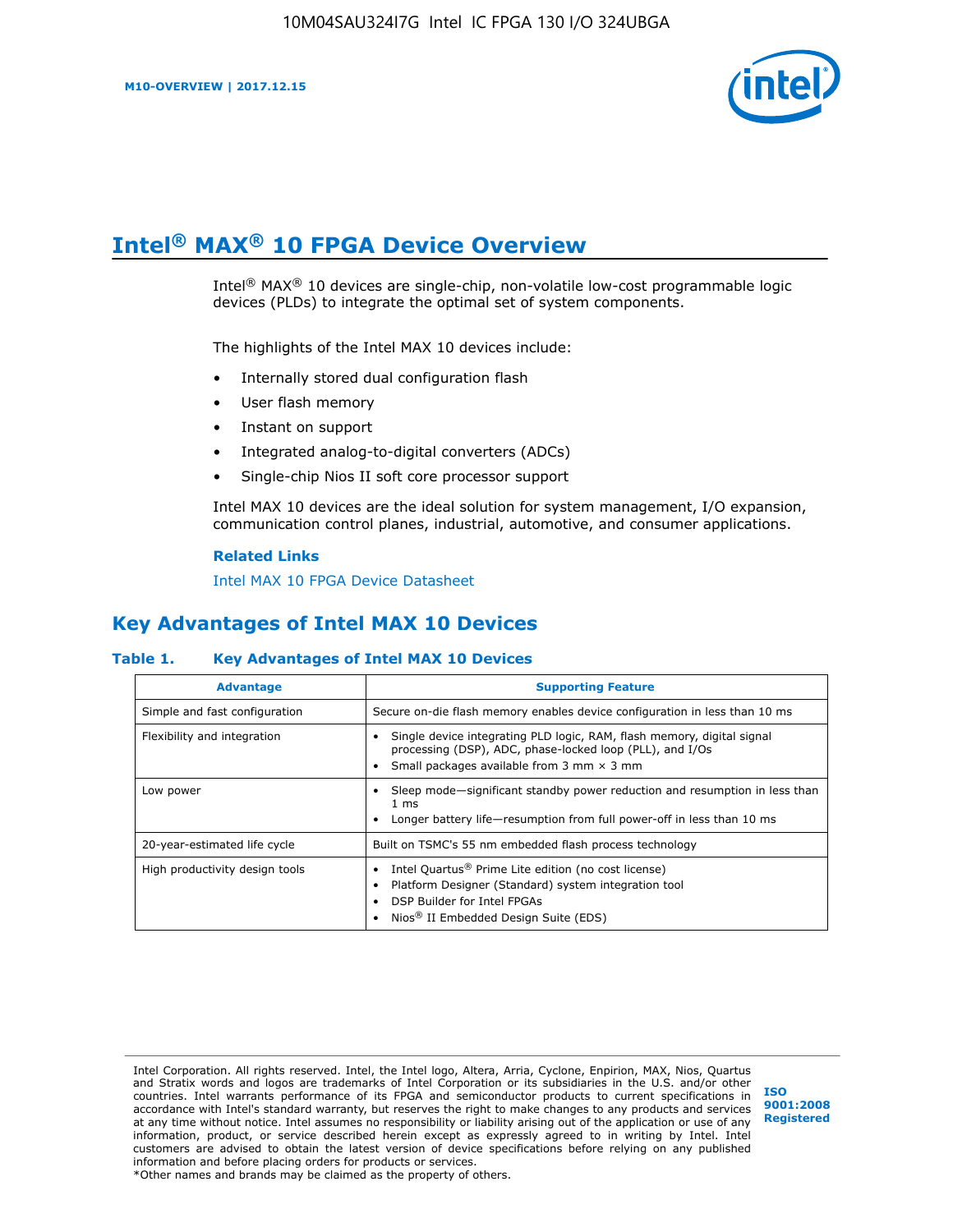

### **Summary of Intel MAX 10 Device Features**

### **Table 2. Summary of Features for Intel MAX 10 Devices**

| <b>Feature</b>                       | <b>Description</b>                                                                                                                                                                                                                                                                            |
|--------------------------------------|-----------------------------------------------------------------------------------------------------------------------------------------------------------------------------------------------------------------------------------------------------------------------------------------------|
| Technology                           | 55 nm TSMC Embedded Flash (Flash + SRAM) process technology                                                                                                                                                                                                                                   |
| Packaging                            | Low cost, small form factor packages-support multiple packaging<br>technologies and pin pitches<br>Multiple device densities with compatible package footprints for seamless<br>migration between different device densities<br>RoHS6-compliant                                               |
| Core architecture                    | 4-input look-up table (LUT) and single register logic element (LE)<br>$\bullet$<br>LEs arranged in logic array block (LAB)<br>$\bullet$<br>Embedded RAM and user flash memory<br>$\bullet$<br>Clocks and PLLs<br>$\bullet$<br>Embedded multiplier blocks<br>General purpose I/Os<br>$\bullet$ |
| Internal memory blocks               | M9K-9 kilobits (Kb) memory blocks<br>$\bullet$<br>Cascadable blocks to create RAM, dual port, and FIFO functions<br>$\bullet$                                                                                                                                                                 |
| User flash memory (UFM)              | User accessible non-volatile storage<br>$\bullet$<br>High speed operating frequency<br>$\bullet$<br>Large memory size<br>High data retention<br>$\bullet$<br>Multiple interface option                                                                                                        |
| Embedded multiplier blocks           | One $18 \times 18$ or two 9 $\times$ 9 multiplier modes<br>$\bullet$<br>Cascadable blocks enabling creation of filters, arithmetic functions, and image<br>processing pipelines                                                                                                               |
| <b>ADC</b>                           | 12-bit successive approximation register (SAR) type<br>$\bullet$<br>Up to 17 analog inputs<br>$\bullet$<br>Cumulative speed up to 1 million samples per second (MSPS)<br>Integrated temperature sensing capability<br>$\bullet$                                                               |
| Clock networks                       | Global clocks support<br>$\bullet$<br>High speed frequency in clock network                                                                                                                                                                                                                   |
| Internal oscillator                  | Built-in internal ring oscillator                                                                                                                                                                                                                                                             |
| PLLs                                 | Analog-based<br>$\bullet$<br>Low jitter<br>High precision clock synthesis<br>$\bullet$<br>Clock delay compensation<br>$\bullet$<br>Zero delay buffering<br>٠<br>Multiple output taps<br>$\bullet$                                                                                             |
| General-purpose I/Os (GPIOs)         | Multiple I/O standards support<br>$\bullet$<br>On-chip termination (OCT)<br>٠<br>Up to 830 megabits per second (Mbps) LVDS receiver, 800 Mbps LVDS<br>transmitter                                                                                                                             |
| External memory interface (EMIF) (1) | Supports up to 600 Mbps external memory interfaces:<br>continued                                                                                                                                                                                                                              |
|                                      |                                                                                                                                                                                                                                                                                               |

<sup>(1)</sup> EMIF is only supported in selected Intel MAX 10 device density and package combinations. Refer to the *External Memory Interface User Guide* for more information.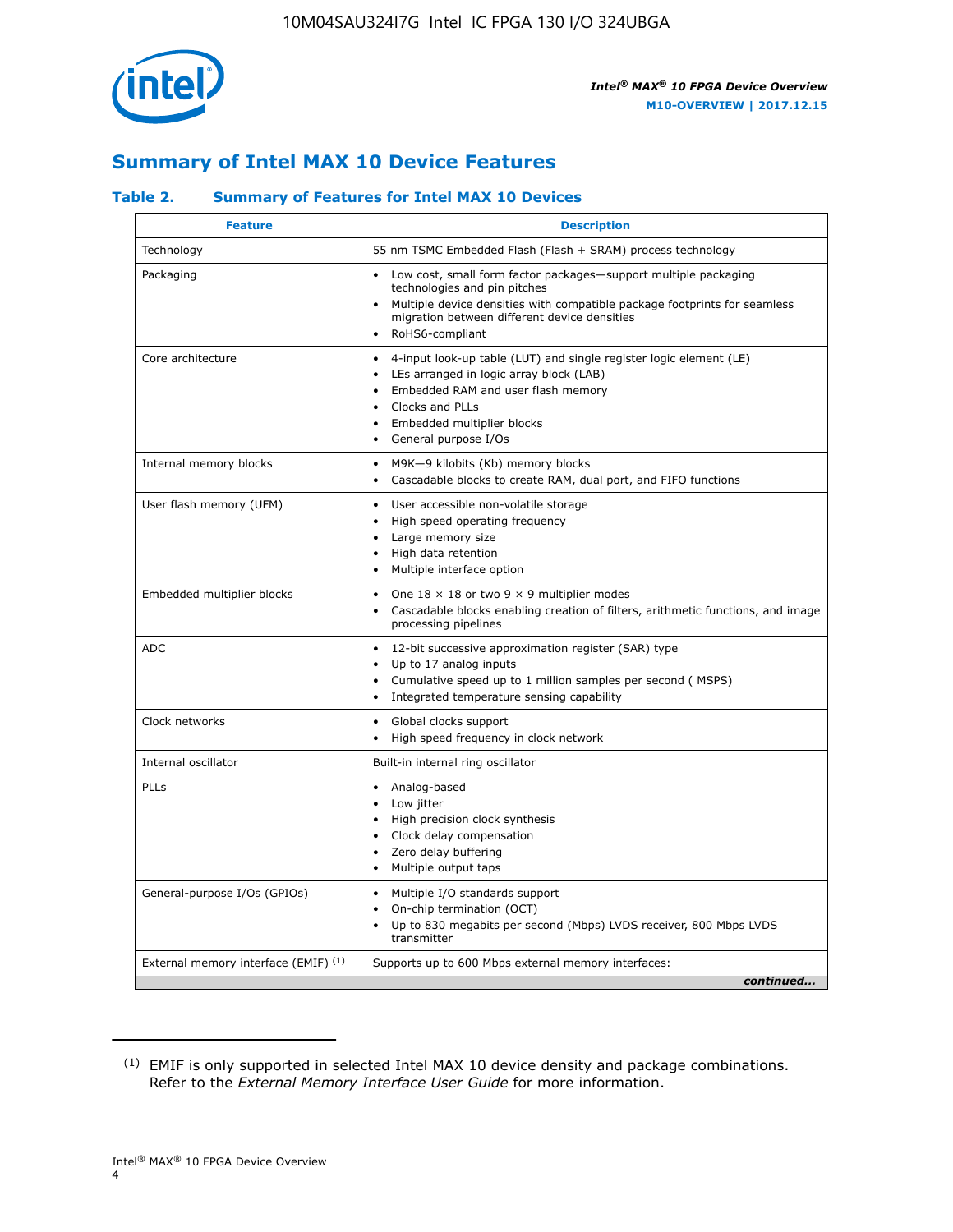

| <b>Feature</b>                | <b>Description</b>                                                                                                                                                                                                                                                                                                                             |  |  |  |
|-------------------------------|------------------------------------------------------------------------------------------------------------------------------------------------------------------------------------------------------------------------------------------------------------------------------------------------------------------------------------------------|--|--|--|
|                               | DDR3, DDR3L, DDR2, LPDDR2 (on 10M16, 10M25, 10M40, and 10M50.)<br>SRAM (Hardware support only)                                                                                                                                                                                                                                                 |  |  |  |
|                               | <i>Note:</i> For 600 Mbps performance, -6 device speed grade is required.<br>Performance varies according to device grade (commercial, industrial, or<br>automotive) and device speed grade $(-6 \text{ or } -7)$ . Refer to the <i>Intel MAX</i><br>10 FPGA Device Datasheet or External Memory Interface Spec Estimator<br>for more details. |  |  |  |
| Configuration                 | Internal configuration                                                                                                                                                                                                                                                                                                                         |  |  |  |
|                               | JTAG<br>٠                                                                                                                                                                                                                                                                                                                                      |  |  |  |
|                               | Advanced Encryption Standard (AES) 128-bit encryption and compression<br>options                                                                                                                                                                                                                                                               |  |  |  |
|                               | Flash memory data retention of 20 years at 85 $^{\circ}$ C                                                                                                                                                                                                                                                                                     |  |  |  |
| Flexible power supply schemes | Single- and dual-supply device options                                                                                                                                                                                                                                                                                                         |  |  |  |
|                               | Dynamically controlled input buffer power down                                                                                                                                                                                                                                                                                                 |  |  |  |
|                               | Sleep mode for dynamic power reduction                                                                                                                                                                                                                                                                                                         |  |  |  |

### **Intel MAX 10 Device Ordering Information**

#### **Figure 1. Sample Ordering Code and Available Options for Intel MAX 10 Devices**



*Note:* The –I6 and –A6 speed grades of the Intel MAX 10 FPGA devices are not available by default in the Intel Quartus Prime software. Contact your local Intel sales representatives for support.

#### **Related Links**

#### [Intel FPGA Product Selector](http://www.altera.com/products/selector/psg-selector.html)

Provides the latest information about Intel FPGAs.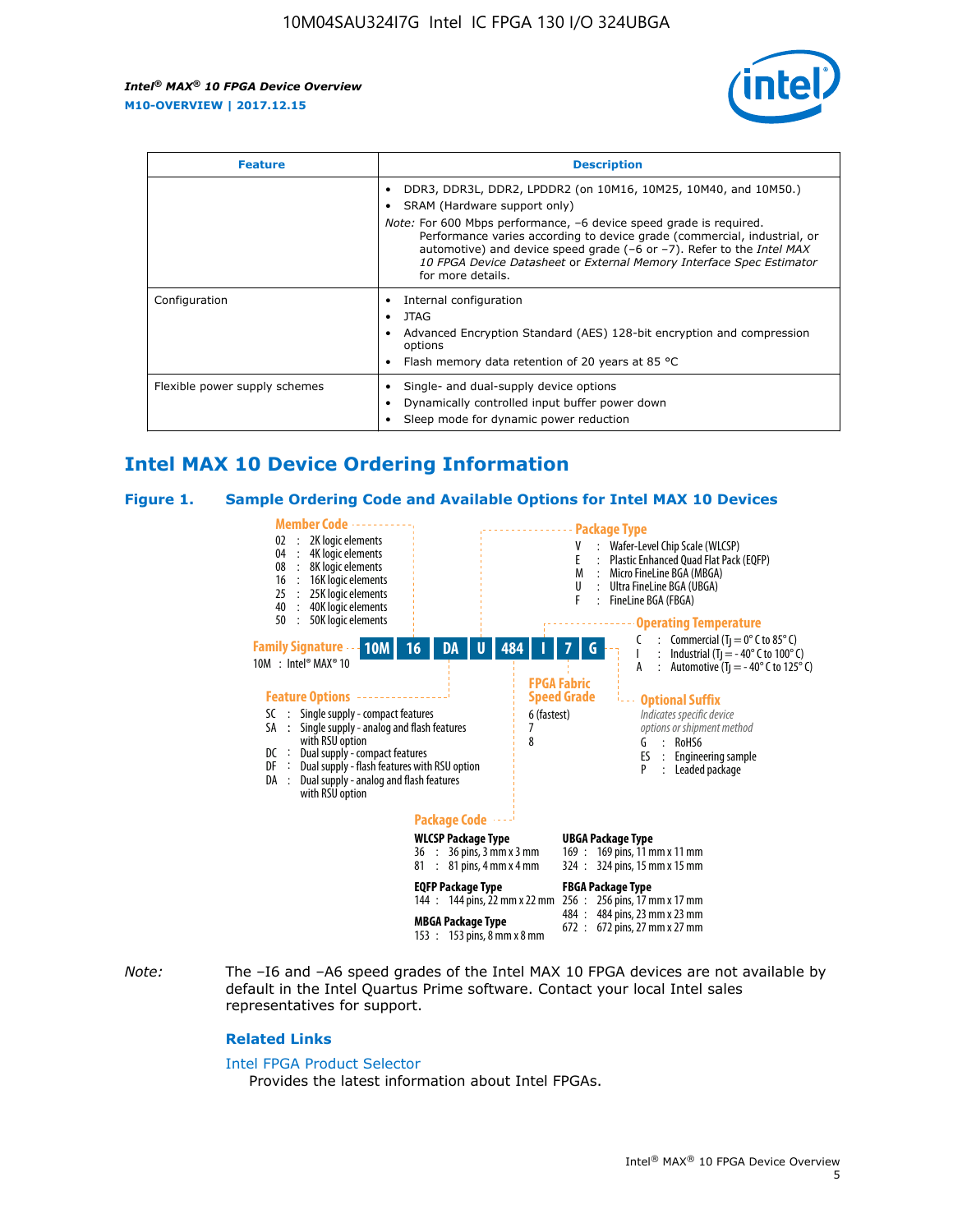

### **Intel MAX 10 Device Feature Options**

### **Table 3. Feature Options for Intel MAX 10 Devices**

| <b>Option</b> | <b>Feature</b>                                                                                                                                                                          |
|---------------|-----------------------------------------------------------------------------------------------------------------------------------------------------------------------------------------|
| Compact       | Devices with core architecture featuring single configuration image with self-configuration capability                                                                                  |
| Flash         | Devices with core architecture featuring:<br>Dual configuration image with self-configuration capability<br>Remote system upgrade capability<br>Memory initialization                   |
| Analog        | Devices with core architecture featuring:<br>Dual configuration image with self-configuration capability<br>Remote system upgrade capability<br>Memory initialization<br>Integrated ADC |

### **Intel MAX 10 Device Maximum Resources**

### **Table 4. Maximum Resource Counts for Intel MAX 10 Devices**

| <b>Resource</b>              |                            | <b>Device</b> |                |                |                |                |              |                |
|------------------------------|----------------------------|---------------|----------------|----------------|----------------|----------------|--------------|----------------|
|                              |                            | <b>10M02</b>  | <b>10M04</b>   | <b>10M08</b>   | <b>10M16</b>   | <b>10M25</b>   | <b>10M40</b> | <b>10M50</b>   |
|                              | Logic Elements (LE) (K)    | 2             | 4              | 8              | 16             | 25             | 40           | 50             |
| M9K Memory (Kb)              |                            | 108           | 189            | 378            | 549            | 675            | 1,260        | 1,638          |
|                              | User Flash Memory (Kb) (2) | 96            | 1,248          | 1,376          | 2,368          | 3,200          | 5,888        | 5,888          |
| $18 \times 18$ Multiplier    |                            | 16            | 20             | 24             | 45             | 55             | 125          | 144            |
| <b>PLL</b>                   |                            | 2             | 2              | 2              | $\overline{4}$ | $\overline{4}$ | 4            | $\overline{4}$ |
| GPIO                         |                            | 246           | 246            | 250            | 320            | 360            | 500          | 500            |
| <b>LVDS</b>                  | Dedicated<br>Transmitter   | 15            | 15             | 15             | 22             | 24             | 30           | 30             |
|                              | Emulated<br>Transmitter    | 114           | 114            | 116            | 151            | 171            | 241          | 241            |
|                              | Dedicated Receiver         | 114           | 114            | 116            | 151            | 171            | 241          | 241            |
| Internal Configuration Image |                            | $\mathbf{1}$  | $\overline{2}$ | $\overline{2}$ | $\overline{2}$ | $\overline{2}$ | 2            | $\overline{2}$ |
| <b>ADC</b>                   |                            |               | 1              | 1              | 1              | 2              | 2            | 2              |

<sup>(2)</sup> The maximum possible value including user flash memory and configuration flash memory. For more information, refer to [Intel MAX 10 User Flash Memory User Guide](https://www.altera.com/documentation/vgo1395753117436.html#vgo1395811844282).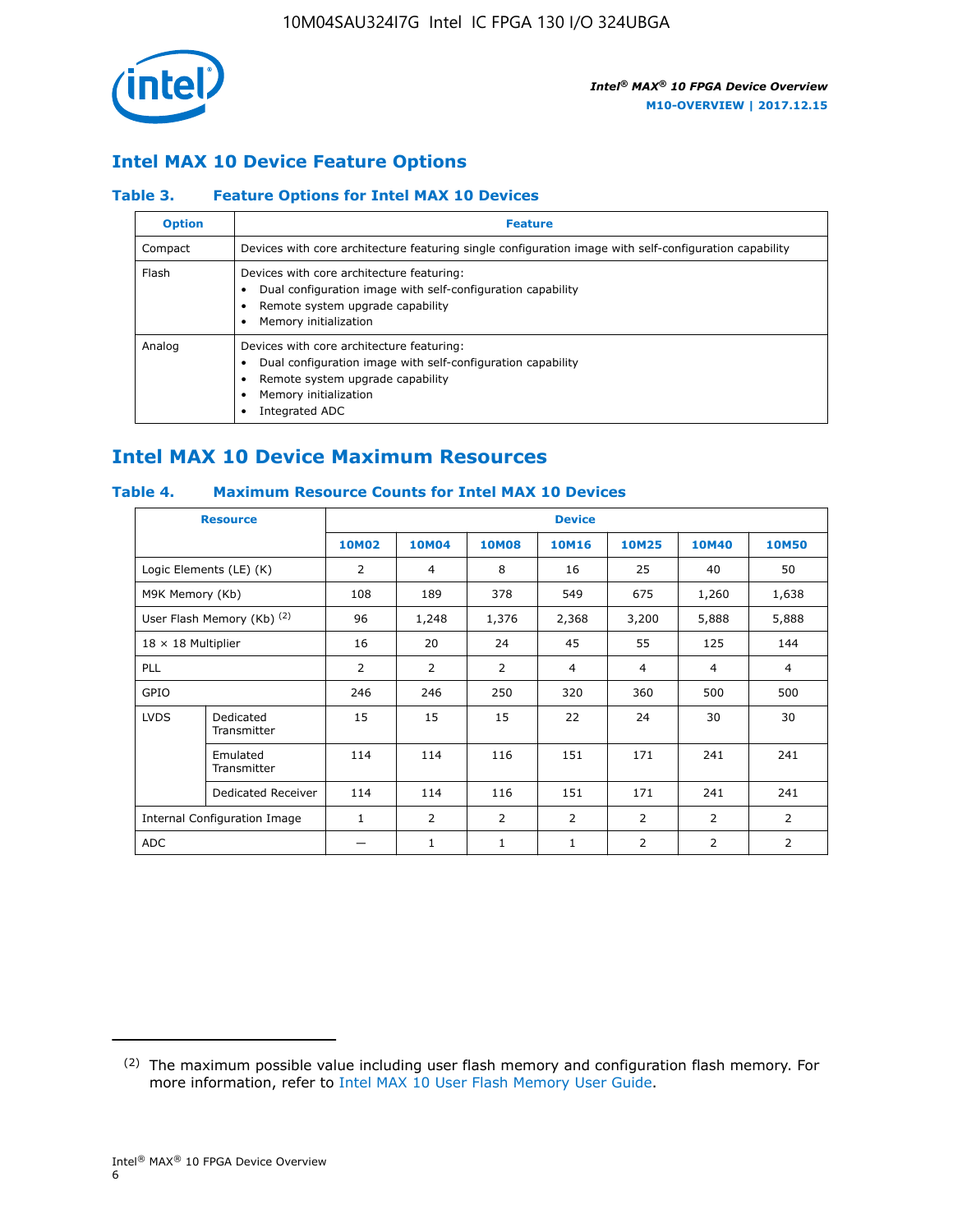

### **Intel MAX 10 Devices I/O Resources Per Package**

#### **Table 5. Package Plan for Intel MAX 10 Single Power Supply Devices**

| <b>Device</b> |                   | <b>Package</b>                     |                      |                             |                                      |  |  |  |  |
|---------------|-------------------|------------------------------------|----------------------|-----------------------------|--------------------------------------|--|--|--|--|
|               | <b>Type</b>       | M153<br>153-pin MBGA               | U169<br>169-pin UBGA | <b>U324</b><br>324-pin UBGA | E144<br>144-pin EQFP                 |  |  |  |  |
|               | <b>Size</b>       | $8 \text{ mm} \times 8 \text{ mm}$ | 11 mm $\times$ 11 mm | 15 mm $\times$ 15 mm        | $22 \text{ mm} \times 22 \text{ mm}$ |  |  |  |  |
|               | <b>Ball Pitch</b> | $0.5$ mm                           | $0.8$ mm             | $0.8$ mm                    | $0.5$ mm                             |  |  |  |  |
| 10M02         |                   | 112                                | 130                  | 246                         | 101                                  |  |  |  |  |
| 10M04         |                   | 112                                | 130                  | 246                         | 101                                  |  |  |  |  |
| 10M08         |                   | 112                                | 130                  | 246                         | 101                                  |  |  |  |  |
| 10M16         |                   |                                    | 130                  | 246                         | 101                                  |  |  |  |  |
| 10M25         |                   |                                    |                      |                             | 101                                  |  |  |  |  |
| 10M40         |                   |                                    |                      |                             | 101                                  |  |  |  |  |
| 10M50         |                   |                                    |                      |                             | 101                                  |  |  |  |  |

### **Table 6. Package Plan for Intel MAX 10 Dual Power Supply Devices**

| <b>Device</b> |                   | <b>Package</b> |                                                |                                                       |                             |                             |                             |  |  |
|---------------|-------------------|----------------|------------------------------------------------|-------------------------------------------------------|-----------------------------|-----------------------------|-----------------------------|--|--|
|               | <b>Type</b>       | <b>V36</b>     | <b>V81</b>                                     | <b>U324</b><br>36-pin WLCSP 81-pin WLCSP 324-pin UBGA | <b>F256</b><br>256-pin FBGA | <b>F484</b><br>484-pin FBGA | <b>F672</b><br>672-pin FBGA |  |  |
|               | <b>Size</b>       |                | $3$ mm $\times$ 3 mm $ 4$ mm $\times$ 4 mm $ $ | 15 mm $\times$ 15<br>mm                               | $17$ mm $\times$ 17<br>mm   | $23$ mm $\times$ 23<br>mm   | $27$ mm $\times$ 27<br>mm   |  |  |
|               | <b>Ball Pitch</b> | $0.4$ mm       | $0.4$ mm                                       | $0.8$ mm                                              | 1.0 <sub>mm</sub>           | 1.0 <sub>mm</sub>           | 1.0 <sub>mm</sub>           |  |  |
| 10M02         |                   | 27             |                                                | 160                                                   |                             |                             |                             |  |  |
| 10M04         |                   |                |                                                | 246                                                   | 178                         |                             |                             |  |  |
| 10M08         |                   |                | 56                                             | 246                                                   | 178                         | 250                         |                             |  |  |
| 10M16         |                   |                |                                                | 246                                                   | 178                         | 320                         |                             |  |  |
| 10M25         |                   |                |                                                |                                                       | 178                         | 360                         |                             |  |  |
| 10M40         |                   |                |                                                |                                                       | 178                         | 360                         | 500                         |  |  |
| 10M50         |                   |                |                                                |                                                       | 178                         | 360                         | 500                         |  |  |

### **Related Links**

- [Intel MAX 10 General Purpose I/O User Guide](https://www.altera.com/documentation/sam1393999966669.html#sam1394000084476)
- [Intel MAX 10 High-Speed LVDS I/O User Guide](https://www.altera.com/documentation/sam1394433606063.html#sam1394433911642)

### **Intel MAX 10 Vertical Migration Support**

Vertical migration supports the migration of your design to other Intel MAX 10 devices of different densities in the same package with similar I/O and ADC resources.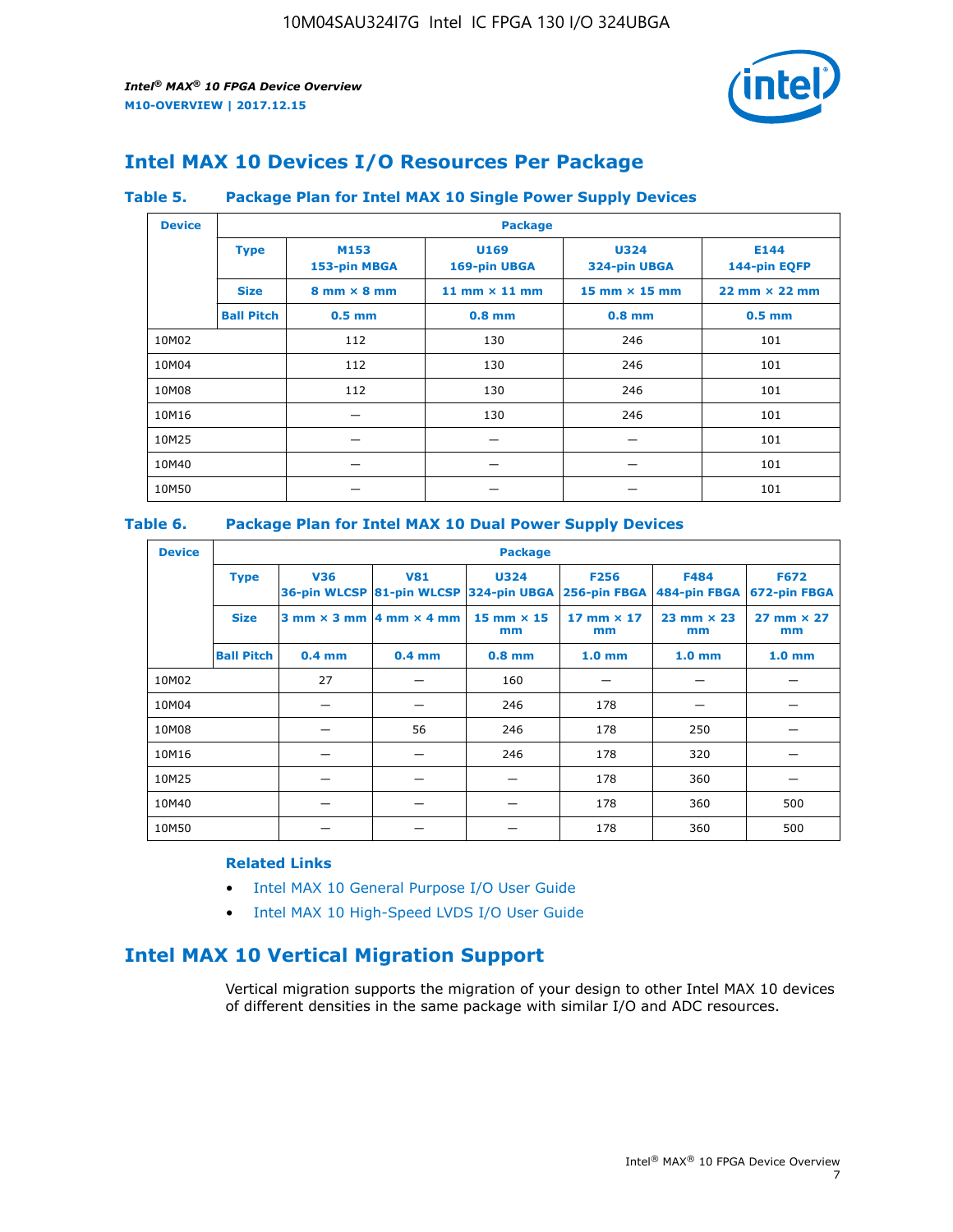

### **Intel MAX 10 I/O Vertical Migration Support**

#### **Figure 2. Migration Capability Across Intel MAX 10 Devices**

- The arrows indicate the migration paths. The devices included in each vertical migration path are shaded. Non-migratable devices are omitted. Some packages have several migration paths. Devices with lesser I/O resources in the same path have lighter shades.
- To achieve the full I/O migration across product lines in the same migration path, restrict I/Os usage to match the product line with the lowest I/O count.

|               | <b>Package</b>                   |            |      |      |             |      |                                    |      |      |  |
|---------------|----------------------------------|------------|------|------|-------------|------|------------------------------------|------|------|--|
| <b>Device</b> | <b>V36</b>                       | <b>V81</b> | M153 | U169 | <b>U324</b> | F256 | E144                               | F484 | F672 |  |
| 10M02         |                                  |            |      |      | 7           |      |                                    |      |      |  |
| 10M04         |                                  |            |      |      |             |      |                                    |      |      |  |
| 10M08         |                                  |            |      |      |             |      |                                    |      |      |  |
| 10M16         |                                  |            |      |      |             |      |                                    |      |      |  |
| 10M25         |                                  |            |      |      |             |      |                                    |      |      |  |
| 10M40         |                                  |            |      |      |             |      |                                    |      |      |  |
| 10M50         |                                  |            |      |      |             |      |                                    |      |      |  |
|               | <b>Dual Power Supply Devices</b> |            |      |      |             |      | <b>Single Power Supply Devices</b> |      |      |  |

*Note:* To verify the pin migration compatibility, use the Pin Migration View window in the Intel Quartus Prime software Pin Planner.

### **Intel MAX 10 ADC Vertical Migration Support**

#### **Figure 3. ADC Vertical Migration Across Intel MAX 10 Devices**

The arrows indicate the ADC migration paths. The devices included in each vertical migration path are shaded.

|                                                                                                                                                                                                                         | Package |      |      |                  |      |      |      |  |  |
|-------------------------------------------------------------------------------------------------------------------------------------------------------------------------------------------------------------------------|---------|------|------|------------------|------|------|------|--|--|
| <b>Device</b>                                                                                                                                                                                                           | M153    | U169 | U324 | F <sub>256</sub> | E144 | F484 | F672 |  |  |
| 10M04                                                                                                                                                                                                                   |         |      |      |                  |      |      |      |  |  |
| 10M08                                                                                                                                                                                                                   |         |      |      |                  |      |      |      |  |  |
| 10M16                                                                                                                                                                                                                   |         |      |      |                  |      |      |      |  |  |
| 10M25                                                                                                                                                                                                                   |         |      |      |                  |      |      |      |  |  |
| 10M40                                                                                                                                                                                                                   |         |      |      |                  |      |      |      |  |  |
| 10M50                                                                                                                                                                                                                   |         |      |      |                  |      |      |      |  |  |
| Dual ADC Device: Each ADC (ADC1 and ADC2) supports 1 dedicated analog input pin and 8 dual function pins.<br><b>Single ADC Device:</b> Single ADC that supports 1 dedicated analog input pin and 16 dual function pins. |         |      |      |                  |      |      |      |  |  |

**Single ADC Device:** Single ADC that supports 1 dedicated analog input pin and 8 dual function pins.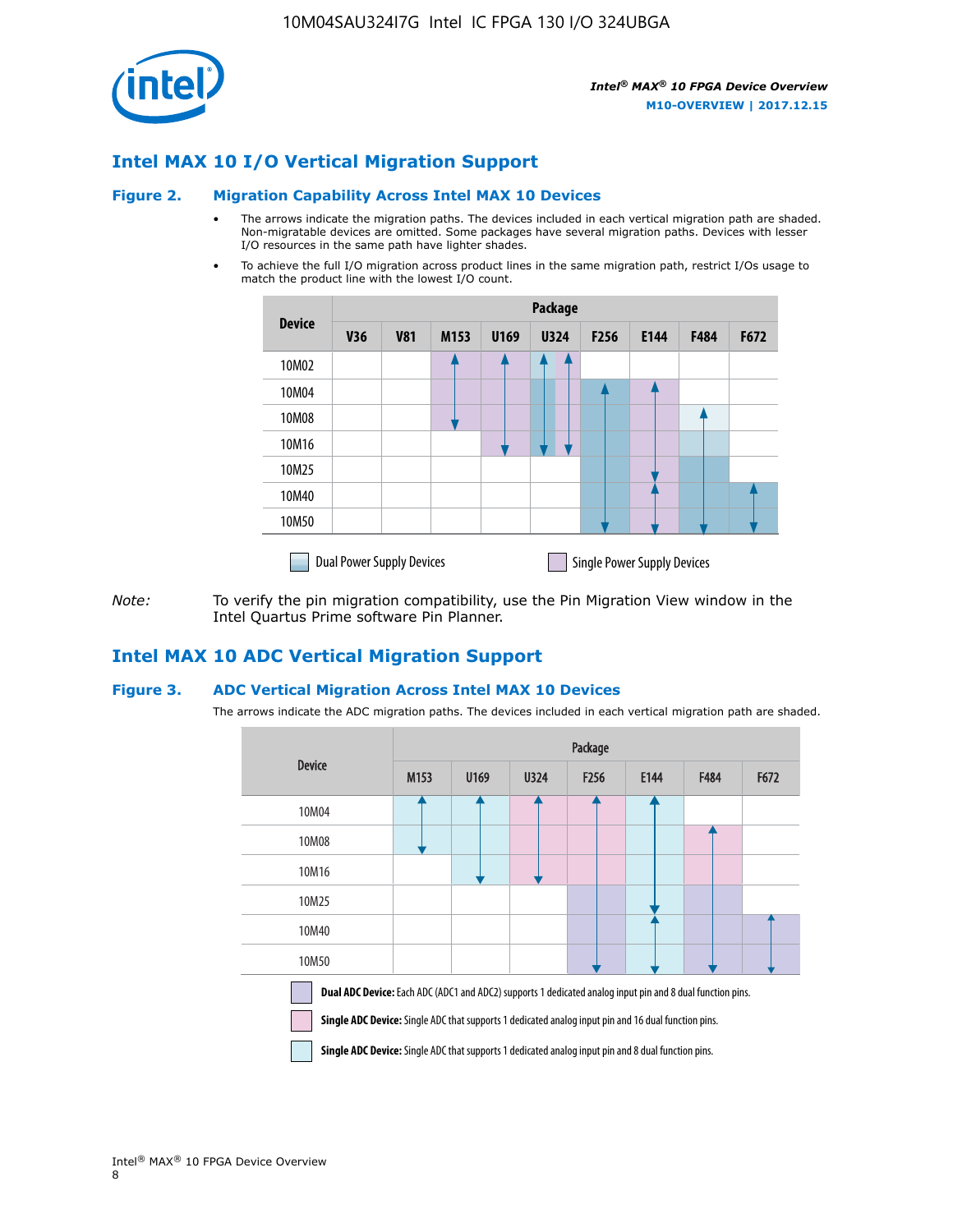

### **Table 7. Pin Migration Conditions for ADC Migration**

| <b>Source</b>     | <b>Target</b>     | <b>Migratable Pins</b>                                                                                            |
|-------------------|-------------------|-------------------------------------------------------------------------------------------------------------------|
| Single ADC device | Single ADC device | You can migrate all ADC input pins                                                                                |
| Dual ADC device   | Dual ADC device   |                                                                                                                   |
| Single ADC device | Dual ADC device   | One dedicated analog input pin.                                                                                   |
| Dual ADC device   | Single ADC device | Eight dual function pins from the ADC1 block of the<br>٠<br>source device to the ADC1 block of the target device. |

### **Logic Elements and Logic Array Blocks**

The LAB consists of 16 logic elements (LE) and a LAB-wide control block. An LE is the smallest unit of logic in the Intel MAX 10 device architecture. Each LE has four inputs, a four-input look-up table (LUT), a register, and output logic. The four-input LUT is a function generator that can implement any function with four variables.

### **Figure 4. Intel MAX 10 Device Family LEs**



### **Analog-to-Digital Converter**

Intel MAX 10 devices feature up to two ADCs. You can use the ADCs to monitor many different signals, including on-chip temperature.

#### **Table 8. ADC Features**

| <b>Feature</b>             | <b>Description</b>                                                                                                                                                                                  |
|----------------------------|-----------------------------------------------------------------------------------------------------------------------------------------------------------------------------------------------------|
| 12-bit resolution          | Translates analog signal to digital data for information processing, computing,<br>data transmission, and control systems<br>Provides a 12-bit digital representation of the observed analog signal |
| Up to 1 MSPS sampling rate | Monitors single-ended external inputs with a cumulative sampling rate of 25<br>kilosamples per second to 1 MSPS in normal mode                                                                      |
|                            |                                                                                                                                                                                                     |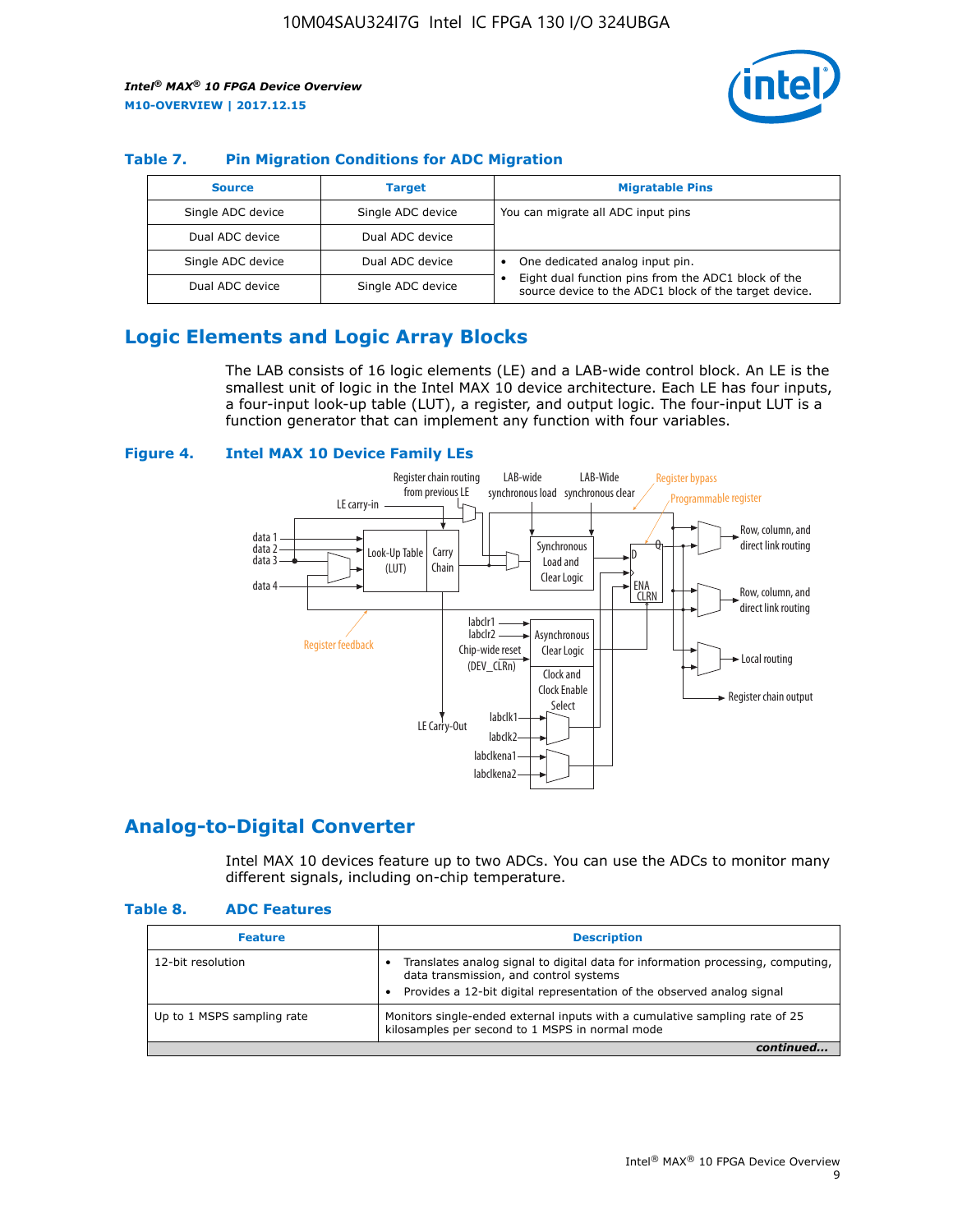

| <b>Feature</b>                                                  | <b>Description</b>                                                                                                                         |
|-----------------------------------------------------------------|--------------------------------------------------------------------------------------------------------------------------------------------|
| Up to 17 single-ended external inputs<br>for single ADC devices | One dedicated analog and 16 dual function input pins                                                                                       |
| Up to 18 single-ended external inputs<br>for dual ADC devices   | One dedicated analog and eight dual-function input pins in each ADC block<br>٠<br>Simultaneous measurement capability for dual ADC devices |
| On-chip temperature sensor                                      | Monitors external temperature data input with a sampling rate of up to 50<br>kilosamples per second                                        |

### **User Flash Memory**

The user flash memory (UFM) block in Intel MAX 10 devices stores non-volatile information.

UFM provides an ideal storage solution that you can access using Avalon Memory-Mapped (Avalon-MM) slave interface protocol.

#### **Table 9. UFM Features**

| <b>Features</b>     | <b>Capacity</b>                                                             |
|---------------------|-----------------------------------------------------------------------------|
| Endurance           | Counts to at least 10,000 program/erase cycles                              |
| Data retention      | 20 years at 85 °C<br>٠<br>10 years at 100 °C<br>$\bullet$                   |
| Operating frequency | Maximum 116 MHz for parallel interface and 7.25 MHz for<br>serial interface |
| Data length         | Stores data up to 32 bits length in parallel                                |

### **Embedded Multipliers and Digital Signal Processing Support**

Intel MAX 10 devices support up to 144 embedded multiplier blocks. Each block supports one individual  $18 \times 18$ -bit multiplier or two individual  $9 \times 9$ -bit multipliers.

With the combination of on-chip resources and external interfaces in Intel MAX 10 devices, you can build DSP systems with high performance, low system cost, and low power consumption.

You can use the Intel MAX 10 device on its own or as a DSP device co-processor to improve price-to-performance ratios of DSP systems.

You can control the operation of the embedded multiplier blocks using the following options:

- Parameterize the relevant IP cores with the Intel Quartus Prime parameter editor
- Infer the multipliers directly with VHDL or Verilog HDL

System design features provided for Intel MAX 10 devices: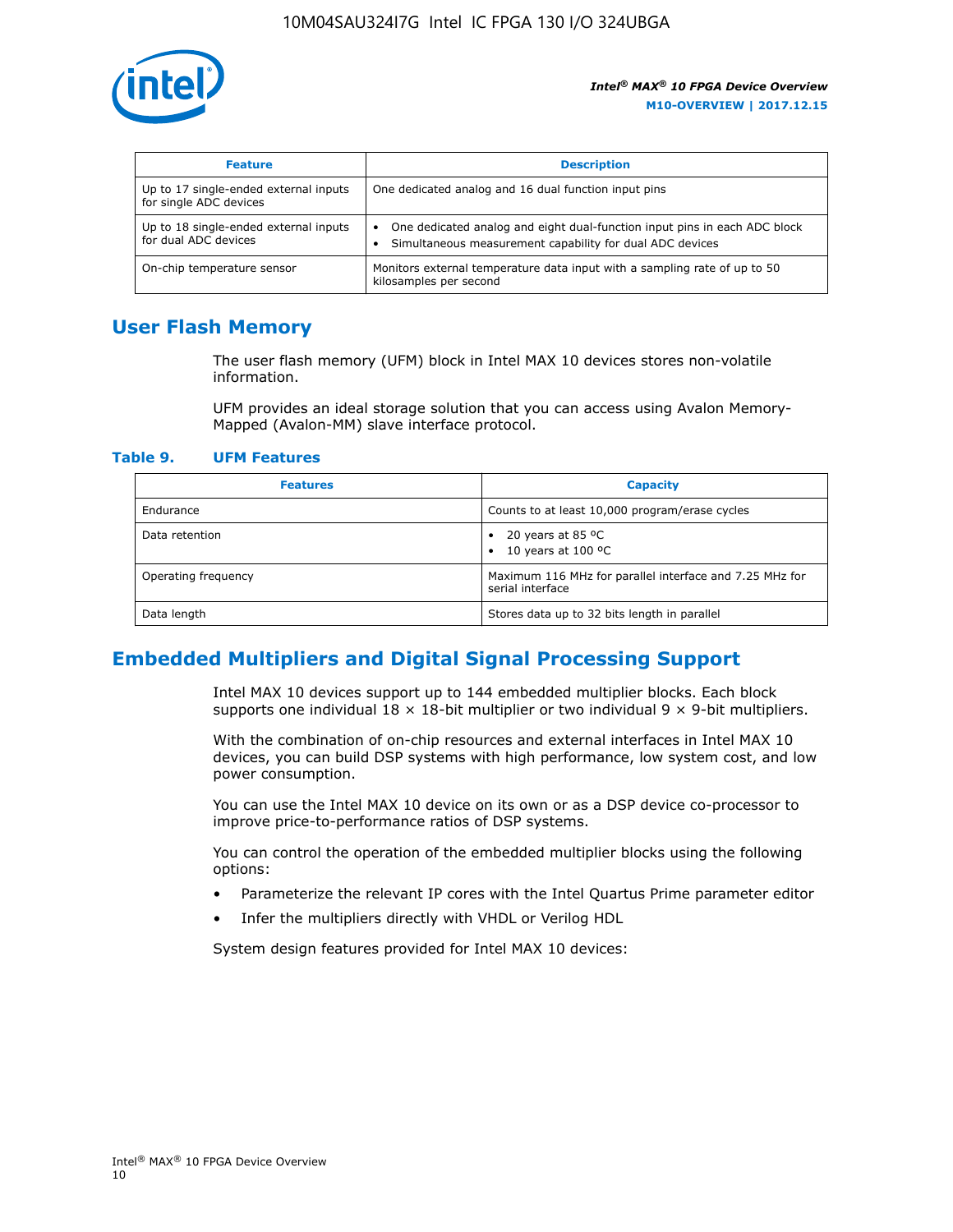

- DSP IP cores:
	- Common DSP processing functions such as finite impulse response (FIR), fast Fourier transform (FFT), and numerically controlled oscillator (NCO) functions
	- Suites of common video and image processing functions
- Complete reference designs for end-market applications
- DSP Builder for Intel FPGAs interface tool between the Intel Quartus Prime software and the MathWorks Simulink and MATLAB design environments
- DSP development kits

### **Embedded Memory Blocks**

The embedded memory structure consists of M9K memory blocks columns. Each M9K memory block of a Intel MAX 10 device provides 9 Kb of on-chip memory capable of operating at up to 284 MHz. The embedded memory structure consists of M9K memory blocks columns. Each M9K memory block of a Intel MAX 10 device provides 9 Kb of on-chip memory. You can cascade the memory blocks to form wider or deeper logic structures.

You can configure the M9K memory blocks as RAM, FIFO buffers, or ROM.

The Intel MAX 10 device memory blocks are optimized for applications such as high throughput packet processing, embedded processor program, and embedded data storage.

| <b>Operation Modes</b> | <b>Port Widths</b>                                                            |
|------------------------|-------------------------------------------------------------------------------|
| Single port            | $x1, x2, x4, x8, x9, x16, x18, x32, and x36$                                  |
| Simple dual port       | $x1, x2, x4, x8, x9, x16, x18, x32, and x36$                                  |
| True dual port         | $\times1, \times2, \times4, \times8, \times9, \times16, \text{and } \times18$ |

#### **Table 10. M9K Operation Modes and Port Widths**

### **Clocking and PLL**

Intel MAX 10 devices offer the following resources: global clock (GCLK) networks and phase-locked loops (PLLs) with a 116-MHz built-in oscillator.

Intel MAX 10 devices support up to 20 global clock (GCLK) networks with operating frequency up to 450 MHz. The GCLK networks have high drive strength and low skew.

The PLLs provide robust clock management and synthesis for device clock management, external system clock management, and I/O interface clocking. The high precision and low jitter PLLs offers the following features:

- Reduction in the number of oscillators required on the board
- Reduction in the device clock pins through multiple clock frequency synthesis from a single reference clock source
- Frequency synthesis
- On-chip clock de-skew
- Jitter attenuation
- Dynamic phase-shift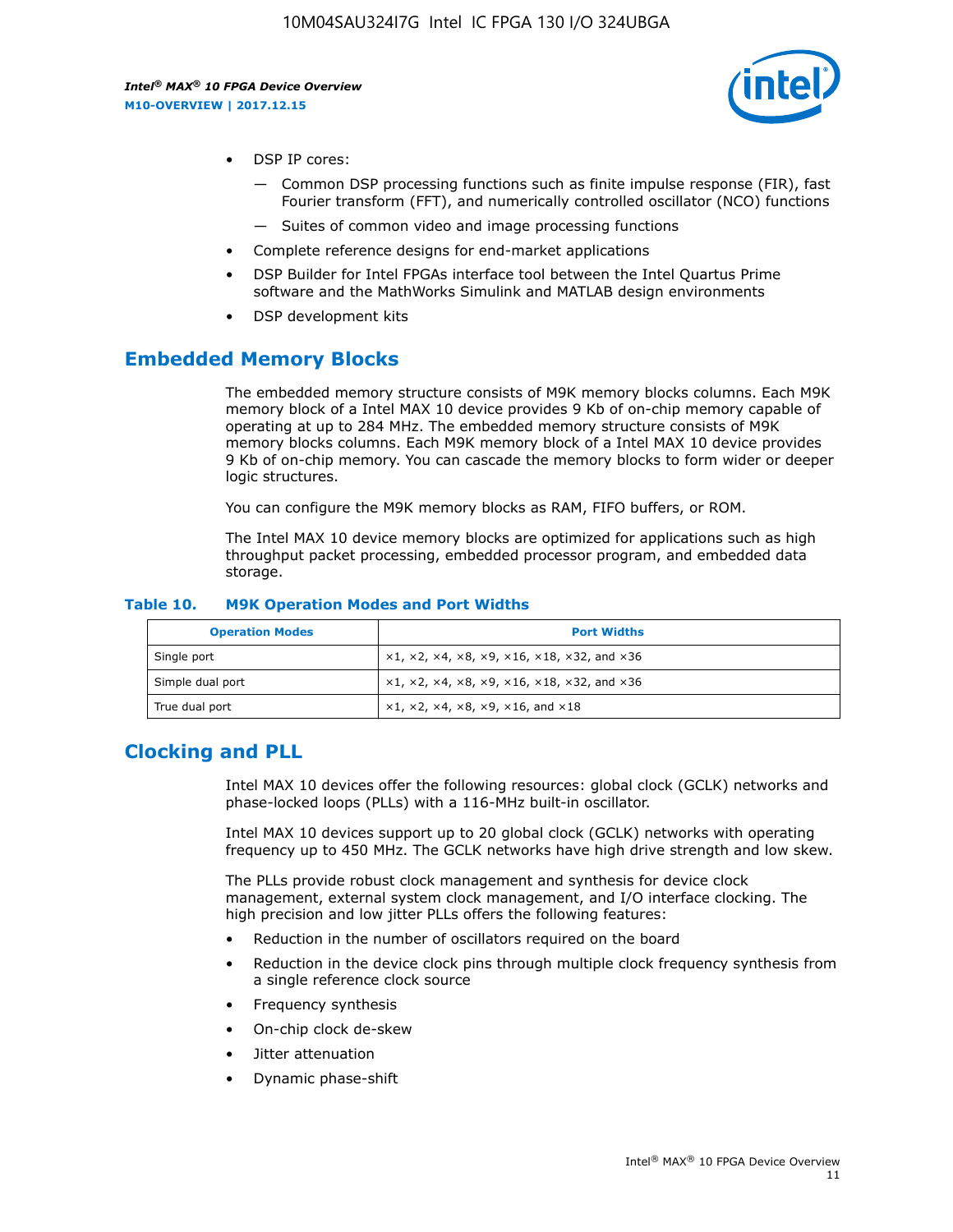

- Zero delay buffer
- Counter reconfiguration
- Bandwidth reconfiguration
- Programmable output duty cycle
- PLL cascading
- Reference clock switchover
- Driving of the ADC block

### **FPGA General Purpose I/O**

The Intel MAX 10 I/O buffers support a range of programmable features.

These features increase the flexibility of I/O utilization and provide an alternative to reduce the usage of external discrete components such as a pull-up resistor and a PCI clamp diode.

### **External Memory Interface**

Dual-supply Intel MAX 10 devices feature external memory interfaces solution that uses the I/O elements on the right side of the devices together with the UniPHY IP.

With this solution, you can create external memory interfaces to 16-bit SDRAM components with error correction coding (ECC).

*Note:* The external memory interface feature is available only for dual-supply Intel MAX 10 devices.

#### **Table 11. External Memory Interface Performance**

| <b>External Memory</b><br>Interface <sup>(3)</sup> | <b>I/O Standard</b> | <b>Maximum Width</b> | <b>Maximum Frequency (MHz)</b> |
|----------------------------------------------------|---------------------|----------------------|--------------------------------|
| <b>DDR3 SDRAM</b>                                  | SSTL-15             | 16 bit $+8$ bit ECC  | 303                            |
| <b>DDR3L SDRAM</b>                                 | SSTL-135            | 16 bit $+8$ bit ECC  | 303                            |
| <b>DDR2 SDRAM</b>                                  | SSTL-18             | 16 bit $+8$ bit ECC  | 200                            |
| LPDDR2 SDRAM                                       | $H SUL-12$          | 16 bit without ECC   | 200(4)                         |

#### **Related Links**

[External Memory Interface Spec Estimator](http://www.altera.com/technology/memory/estimator/mem-emif-index.html)

Provides a parametric tool that allows you to find and compare the performance of the supported external memory interfaces in Intel FPGAs.

 $(3)$  The device hardware supports SRAM. Use your own design to interface with SRAM devices.

 $(4)$  To achieve the specified performance, constrain the memory device I/O and core power supply variation to within ±3%. By default, the frequency is 167 MHz.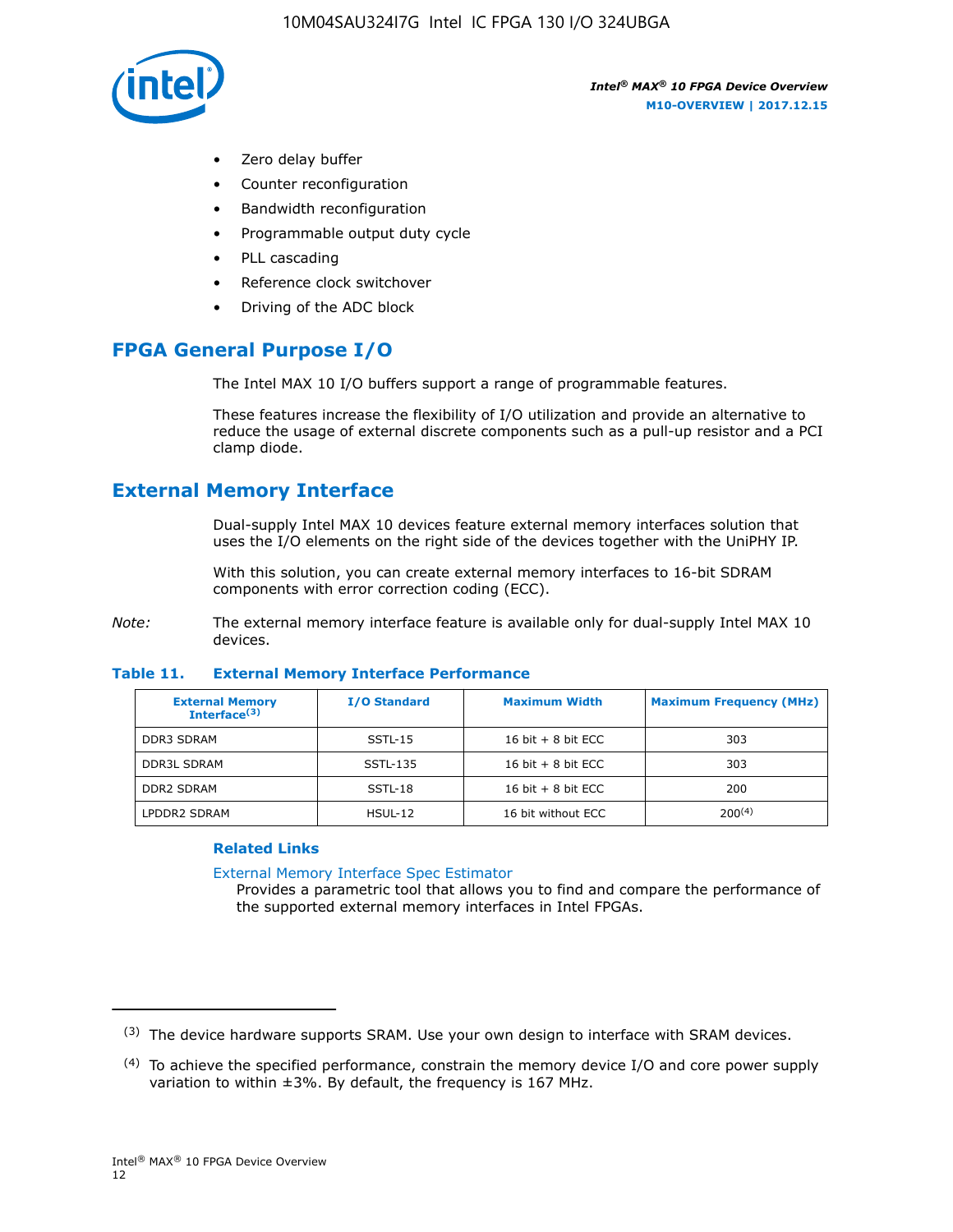

## **Configuration**

### **Table 12. Configuration Features**

| <b>Feature</b>                    | <b>Description</b>                                                                                                                                                                       |
|-----------------------------------|------------------------------------------------------------------------------------------------------------------------------------------------------------------------------------------|
| Dual configuration                | Stores two configuration images in the configuration flash memory (CFM)<br>Selects the first configuration image to load using the CONFIG SEL pin                                        |
| Design security                   | Supports 128-bit key with non-volatile key programming<br>Limits access of the JTAG instruction during power-up in the JTAG secure mode<br>Unique device ID for each Intel MAX 10 device |
| <b>SEU Mitigation</b>             | Auto-detects cyclic redundancy check (CRC) errors during configuration<br>Provides optional CRC error detection and identification in user mode                                          |
| Dual-purpose configuration<br>pin | Functions as configuration pins prior to user mode<br>Provides options to be used as configuration pin or user I/O pin in user mode                                                      |
| Configuration data<br>compression | Decompresses the compressed configuration bitstream data in real-time during<br>configuration<br>Reduces the size of configuration image stored in the CFM                               |
| Instant-on                        | Provides the fastest power-up mode for Intel MAX 10 devices.                                                                                                                             |

### **Table 13. Configuration Schemes for Intel MAX 10 Devices**

| <b>Configuration Scheme</b> | <b>Compression</b> | <b>Encryption</b> | <b>Dual Image</b><br><b>Configuration</b> | <b>Data Width</b> |
|-----------------------------|--------------------|-------------------|-------------------------------------------|-------------------|
| Internal Configuration      | Yes                | Yes               | Yes                                       |                   |
| <b>JTAG</b>                 | _                  |                   | -                                         |                   |

### **Power Management**

### **Table 14. Power Options**

| <b>Power Options</b>                  | <b>Advantage</b>                                                                                                                        |  |
|---------------------------------------|-----------------------------------------------------------------------------------------------------------------------------------------|--|
| Single-supply device                  | Saves board space and costs.                                                                                                            |  |
| Dual-supply device                    | Consumes less power<br>Offers higher performance<br>$\bullet$                                                                           |  |
| Power management<br>controller scheme | Reduces dynamic power consumption when certain applications are in standby mode<br>Provides a fast wake-up time of less than 1 ms.<br>٠ |  |

### **Document Revision History for Intel MAX 10 FPGA Device Overview**

| <b>Date</b>   | <b>Version</b> | <b>Changes</b>                                                                                                                                                                                                                       |
|---------------|----------------|--------------------------------------------------------------------------------------------------------------------------------------------------------------------------------------------------------------------------------------|
| December 2017 | 2017.12.15     | Added the U324 package for the Intel MAX 10 single power supply<br>devices.<br>Updated the 10M02 GPIO and LVDS count in the Maximum Resource<br>Counts for Intel MAX 10 Devices table.<br>Updated the I/O vertical migration figure. |
| February 2017 | 2017.02.21     | Rebranded as Intel.                                                                                                                                                                                                                  |
|               |                |                                                                                                                                                                                                                                      |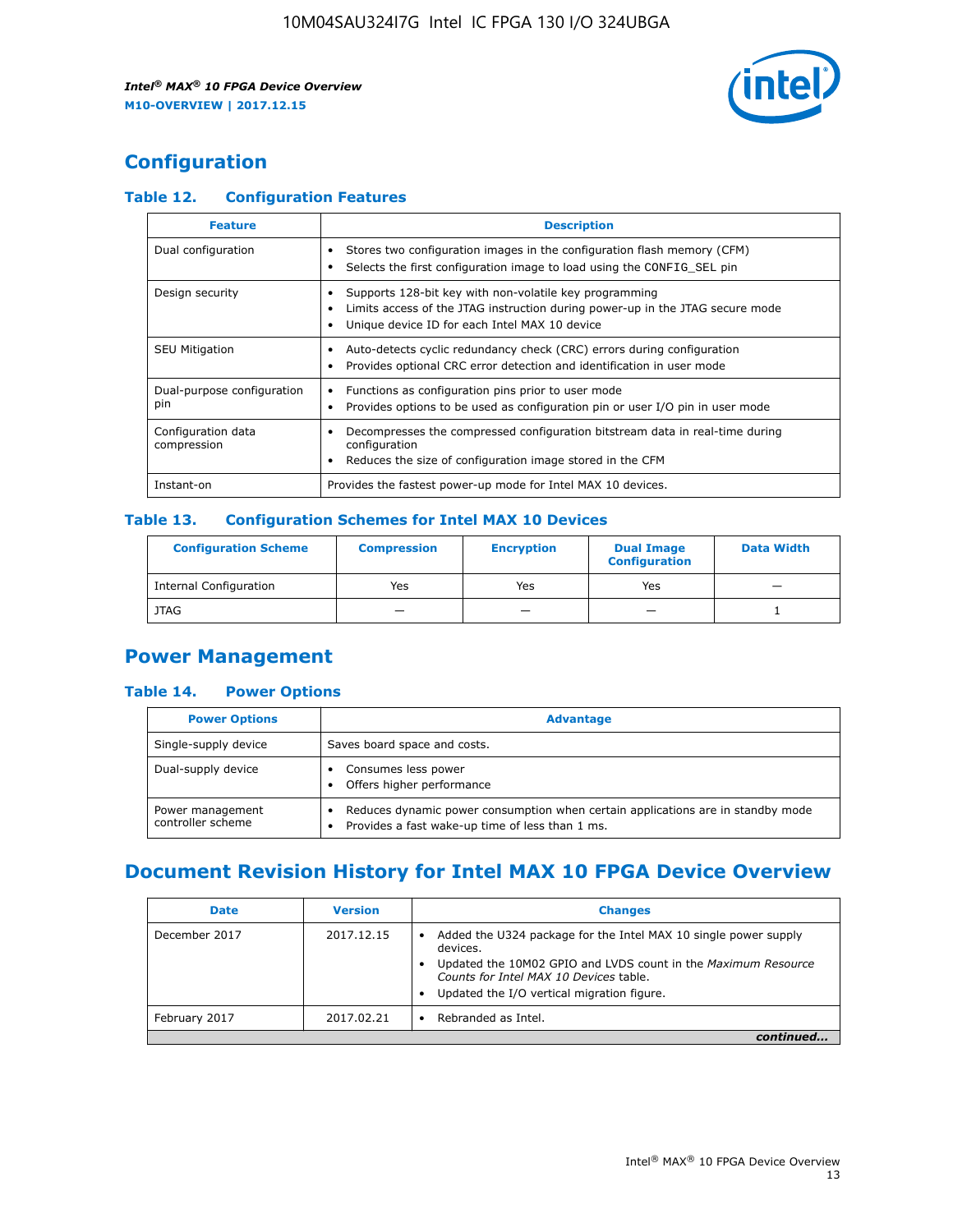

| <b>Date</b>    | <b>Version</b> | <b>Changes</b>                                                                                                                                                                                                                                                                                                                                                                                                                                                                                                                                                                                                                                                                                                                                                                                                                                                                                                                                                                                                                                                                                                                                                                       |
|----------------|----------------|--------------------------------------------------------------------------------------------------------------------------------------------------------------------------------------------------------------------------------------------------------------------------------------------------------------------------------------------------------------------------------------------------------------------------------------------------------------------------------------------------------------------------------------------------------------------------------------------------------------------------------------------------------------------------------------------------------------------------------------------------------------------------------------------------------------------------------------------------------------------------------------------------------------------------------------------------------------------------------------------------------------------------------------------------------------------------------------------------------------------------------------------------------------------------------------|
| December 2016  | 2016.12.20     | • Updated EMIF information in the Summary of Features for Intel MAX 10<br>Devices table. EMIF is only supported in selected Intel MAX 10 device<br>density and package combinations, and for 600 Mbps performance, -6<br>device speed grade is required.<br>Updated the device ordering information to include P for leaded<br>$\bullet$<br>package.                                                                                                                                                                                                                                                                                                                                                                                                                                                                                                                                                                                                                                                                                                                                                                                                                                 |
| May 2016       | 2016.05.02     | Removed all preliminary marks.<br>Update the ADC sampling rate description. The ADC feature monitors<br>$\bullet$<br>single-ended external inputs with a cumulative sampling rate of 25<br>kilosamples per second to 1 MSPS in normal mode.                                                                                                                                                                                                                                                                                                                                                                                                                                                                                                                                                                                                                                                                                                                                                                                                                                                                                                                                          |
| November 2015  | 2015.11.02     | Removed SF feature from the device ordering information figure.<br>$\bullet$<br>Changed instances of Quartus II to Intel Quartus Prime.<br>$\bullet$                                                                                                                                                                                                                                                                                                                                                                                                                                                                                                                                                                                                                                                                                                                                                                                                                                                                                                                                                                                                                                 |
| May 2015       | 2015.05.04     | Added clearer descriptions for the feature options listed in the device<br>$\bullet$<br>ordering information figure.<br>Updated the maximum dedicated LVDS transmitter count of 10M02<br>$\bullet$<br>device from 10 to 9.<br>• Removed the F672 package of the Intel MAX 10 10M25 device :<br>- Updated the devices I/O resources per package.<br>$-$ Updated the I/O vertical migration support.<br>- Updated the ADC vertical migration support.<br>Updated the maximum resources for 10M25 device:<br>- Maximum GPIO from 380 to 360.<br>- Maximum dedicated LVDS transmitter from 26 to 24.<br>- Maximum emulated LVDS transmitter from 181 to 171.<br>- Maximum dedicated LVDS receiver from 181 to 171.<br>Added ADC information for the E144 package of the 10M04 device.<br>$\bullet$<br>Updated the ADC vertical migration diagram to clarify that there are<br>$\bullet$<br>single ADC devices with eight and 16 dual function pins.<br>Removed the note about contacting Altera for DDR3, DDR3L, DDR2,<br>$\bullet$<br>and LPDDR2 external memory interface support. The Intel Quartus<br>Prime software supports these external memory interfaces from version<br>15.0. |
| December 2014  | 2014.12.15     | $\bullet$<br>Changed terms:<br>- "dual image" to "dual configuration image"<br>- "dual-image configuration" to dual configuration"<br>• Added memory initialization feature for Flash and Analog devices.<br>• Added maximum data retention capacity of up to 20 years for UFM<br>feature.<br>Added maximum operating frequency of 7.25 MHz for serial interface<br>$\bullet$<br>for UFM feature.                                                                                                                                                                                                                                                                                                                                                                                                                                                                                                                                                                                                                                                                                                                                                                                    |
| September 2014 | 2014.09.22     | Initial release.                                                                                                                                                                                                                                                                                                                                                                                                                                                                                                                                                                                                                                                                                                                                                                                                                                                                                                                                                                                                                                                                                                                                                                     |